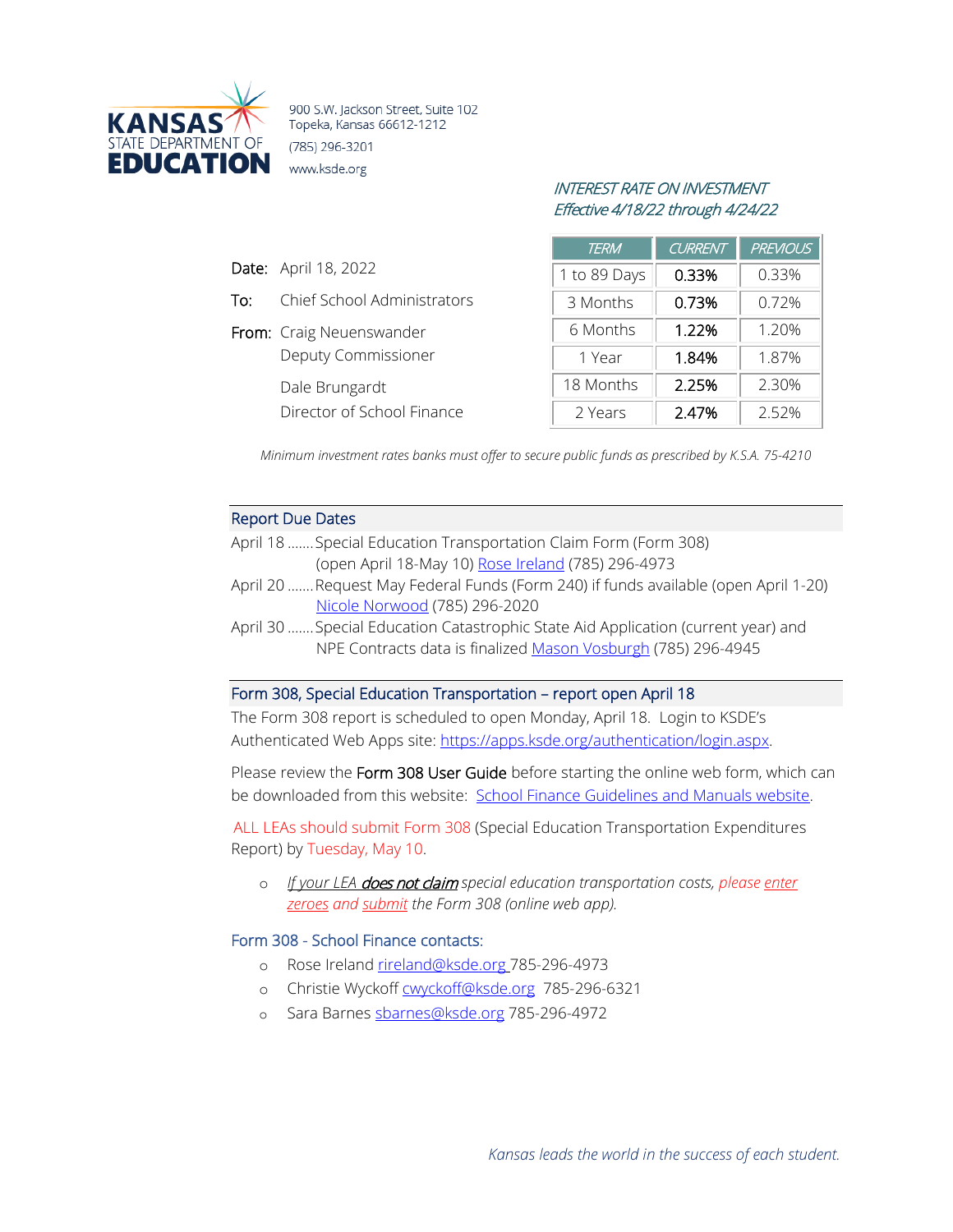### KDHE K-12 COVID Testing Grant

Kansas K-12 Stay Positive Test Negative Initiative funded by KDHE – ELC K-12 Reopening schools cooperative agreement supported through the American Rescue Plan Act of 2021

If your USD requested funds for the KDHE K-12 COVID Testing Grant, the funds will be deposited on 4/20. Please deposit these funds as follows:

Fund: Federal Funds (Code 07) Revenue Code: 4599 Other (budget line 75)

The Federal Funds received from the KDHE K-12 COVID Testing Grant are for COVID testing and other expenditures related to COVID mitigation. KDHE K-12 COVID Testing [Grant payment amounts](https://www.ksde.org/Portals/0/School%20Finance/payment_information/KDHE%20K-12%20COVID%20Testing%20Grant.pdf) are posted on **KSDE's School Finance Payment Information** [page](https://www.ksde.org/Agency/Fiscal-and-Administrative-Services/School-Finance/Payment-Information) under "FY22 Payments" within "State and Federal Payment Amounts" section.

If you have any questions about the payment, please contact Sarah Allin [\(sarah.allin@ks.gov\)](mailto:sarah.allin@ks.gov), KDHE's K-12 Funding Project Manager, at (816) 400-7167.

#### Request federal funds to be spent in FY2022 by May 20

Please review your federal aid balances now to determine if there are remaining funds which still need to be drawn down during FY 2022 (by June 30). To open the spreadsheet, click on [Payment Information,](https://www.ksde.org/Agency/Fiscal-and-Administrative-Services/School-Finance/Payment-Information) look under the heading FY22 Payments, then select Federal Payment deposited. Another option is to open the Form 240 web application to review current ending balances for each federal grant.

If you have federal aid balances that need to be drawn down in FY22, please request the funds (login screen - [web application Form 240\)](https://apps.ksde.org/authentication/login.aspx) no later than May 20 (payment deposits June 9). Requests submitted for federal funds after the May 20 cutoff date will result in your payment being received in July (start of FY2023).

Refer to your federal grant award notification letter for the date when the award expires, or contact the KSDE program consultant listed below for assistance. Some grants may allow more than one year to spend down.

If you have questions about how to spend federal funds, contact the KSDE program consultant listed below by email:

| Nicole ClarkTitle I Grants, Title II-A, Rural Low Income       |
|----------------------------------------------------------------|
| Kathleen Mercer Secondary Program Imp. & Perkins Reserve       |
| Karen Maddox Title VI-B Disc Special Project                   |
| Christy WeilerTitle VI-B Pass Thru & Early Childhood Flow Thru |
| Chris MacyTitle IV 21st Comm. Learning Centers                 |
| Kimberly MuffStriving Readers-LINK Grants                      |
| Trevor HuffmanESSER & ESSER-SPED Grants                        |
| Nicole Norwood Questions on Form 240- requesting payment       |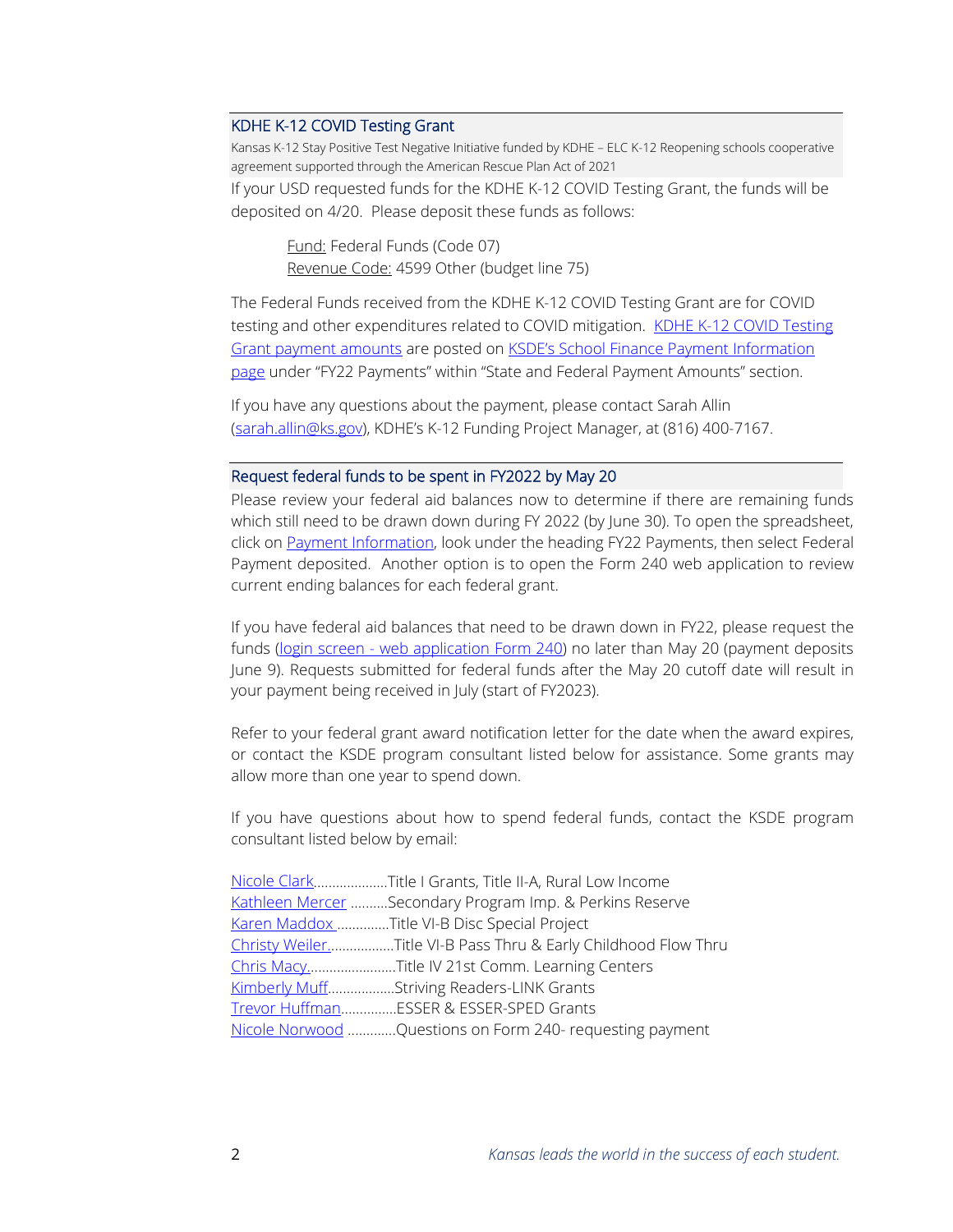## 2021-2022 Republishing General Fund

Are you concerned about republishing your General Fund? Keep in mind the following factors will impact the calculation of your final "computed" general fund budget:

1. Audits – KSDE is still processing audits. We anticipate having all audits completed by mid-May. If there are audit exceptions to any current year weightings, this will result in an increase or decrease of your computed general fund budget.

2. Special Education State Aid - The final special education aid payment will deposit on June 1. Once we finalize this payment, we will re-compute your general fund budget based on actual special education aid. If your **actual** special education aid increases or decreases in comparison to the special education aid budgeted on Form 118, your general fund budget will increase or decrease respectively.

3. Virtual Credits - We are currently computing your general fund budget based on estimated Virtual Credits submitted on the Superintendent's Organization Report. The actual Virtual Credits earned for students 20+ years will be submitted on the Local Effort web form due June 8. Immediately thereafter, we will re-compute your general fund budget based upon actual Virtual Credits. If the actual virtual credits increase or decrease in comparison to the Virtual Credits estimated, your general fund budget will increase or decrease respectively.

To download the complete 2022 Legal Max spreadsheet, please go to this website: [https://www.ksde.org/Agency/Fiscal-and-Administrative-Services/School-Finance/Legal-](https://www.ksde.org/Agency/Fiscal-and-Administrative-Services/School-Finance/Legal-Max-General-Fund-School-Finance-Studies)[Max-General-Fund-School-Finance-Studies.](https://www.ksde.org/Agency/Fiscal-and-Administrative-Services/School-Finance/Legal-Max-General-Fund-School-Finance-Studies)

Note: The spreadsheet 'effective date' 4/04/2022 appears in Column B (top left side of screen). As audits are processed, we re-compute and repost the spreadsheet with a new effective date.

We anticipate mailing each district a Final legal max letter by mid-June.

Don't hesitate to contact our office if you have any questions pertaining to republishing the General Fund or any other fund within the USD budget program.

Contact for questions concerning republishing: [Sara Barnes,](mailto:sbarnes@ksde.org) School Finance.

If your district needs to republish general fund, step by step instructions are provided online to make these updates in your Excel budget program.

## Requirements to Republish USD Budget:

[https://www.ksde.org/Portals/0/School%20Finance/budget/repub\\_instructions.pdf?ver=](https://www.ksde.org/Portals/0/School%20Finance/budget/repub_instructions.pdf?ver=2022-04-14-114402-657) [2022-04-14-114402-657](https://www.ksde.org/Portals/0/School%20Finance/budget/repub_instructions.pdf?ver=2022-04-14-114402-657)

Note:

It is not necessary to mail an amended paper copy if you have submitted electronically.